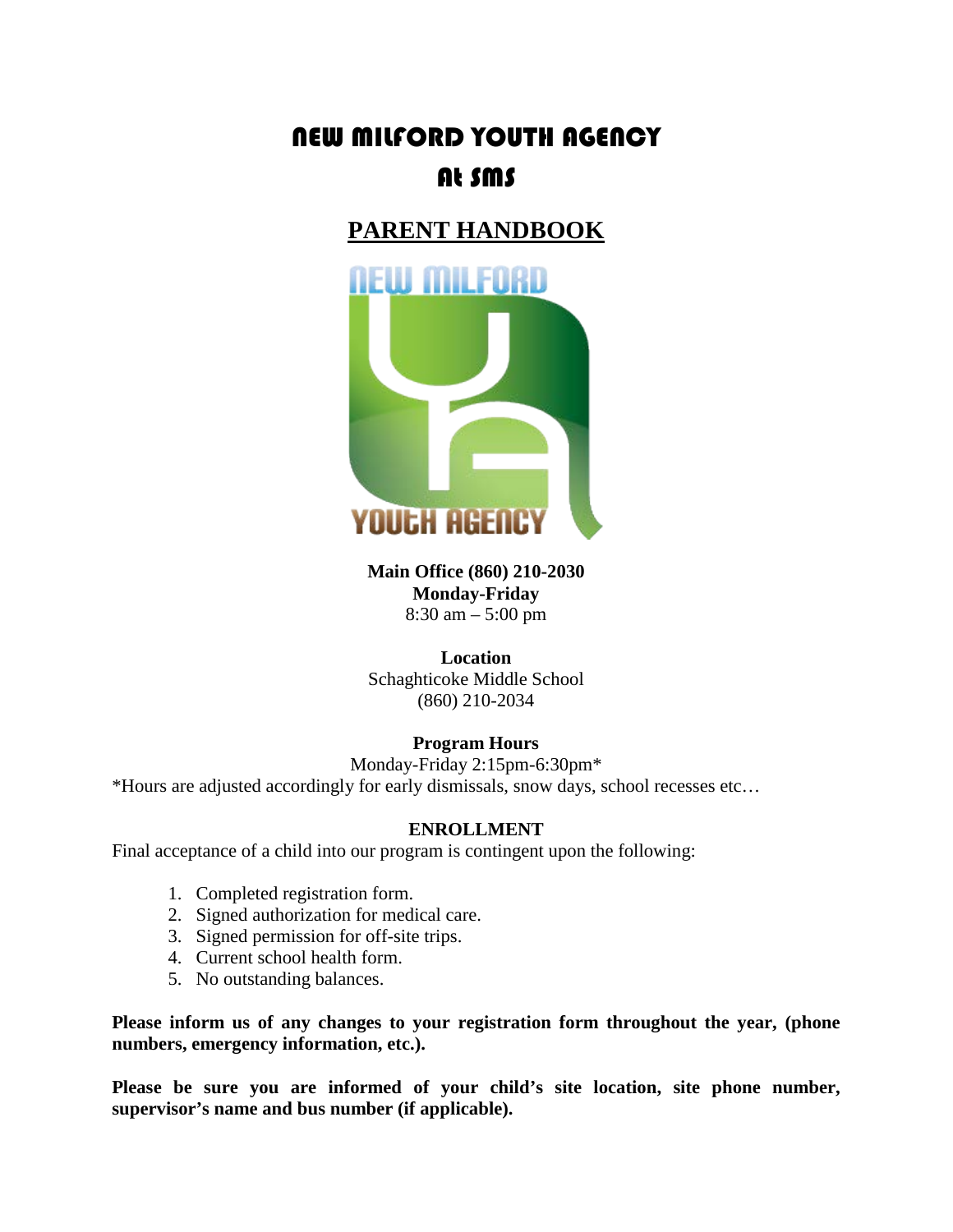## **Full-Time REGISTRATION**

Families already enrolled in our program will have the first opportunity to sign up for the summer programs and school year. Siblings of students already enrolled are given priority. After this registration period ends, any remaining openings will be offered to the general public. Re-enrollment is available to families with good payment history and no outstanding balances.

## **Enrichment Activities/Classes**

Throughout the school year, all Schaghticoke students will have the opportunity to participate in enrichment activities. **These activities are separate from the full-time after school program.** Schedules will be released on our **Youth Agency website and will be updated on a bi-monthly basis. Parents must register with the Youth Agency prior to any classes.** 

## **Students in Clubs and Sports**

Students who are involved in clubs or sports who do not have a ride will have the option of joining the Youth Agency at the dismissal of their activity. Students must make a deposit with the Youth Agency for five (5) days that a student will attend a club and pay on a continuing basis if supervision is needed. If an activity is cancelled, the students will be asked to leave on their regularly scheduled bus. **Charges will be deducted only when a club meets whether or not a student is in attendance.** 

## **School Closures**

**FULL DAYS Location: The MAXX 860-210-2165**

## (Full-Time Program Only 7:30am-6:30pm)

During the school year, supervision will be available, for an additional fee, for many of the FULL DAYS when school is closed. You must sign-up during the given period of time in order for your child to attend. Once signed-up, you are financially responsible for that day or days, whether or not your child attends.

#### **Early Dismissal**

In the event of an early dismissal we will provide supervision for your child at the regular site. In case of an emergency or evacuation during the school day, students will be asked to leave school grounds on their primary buses.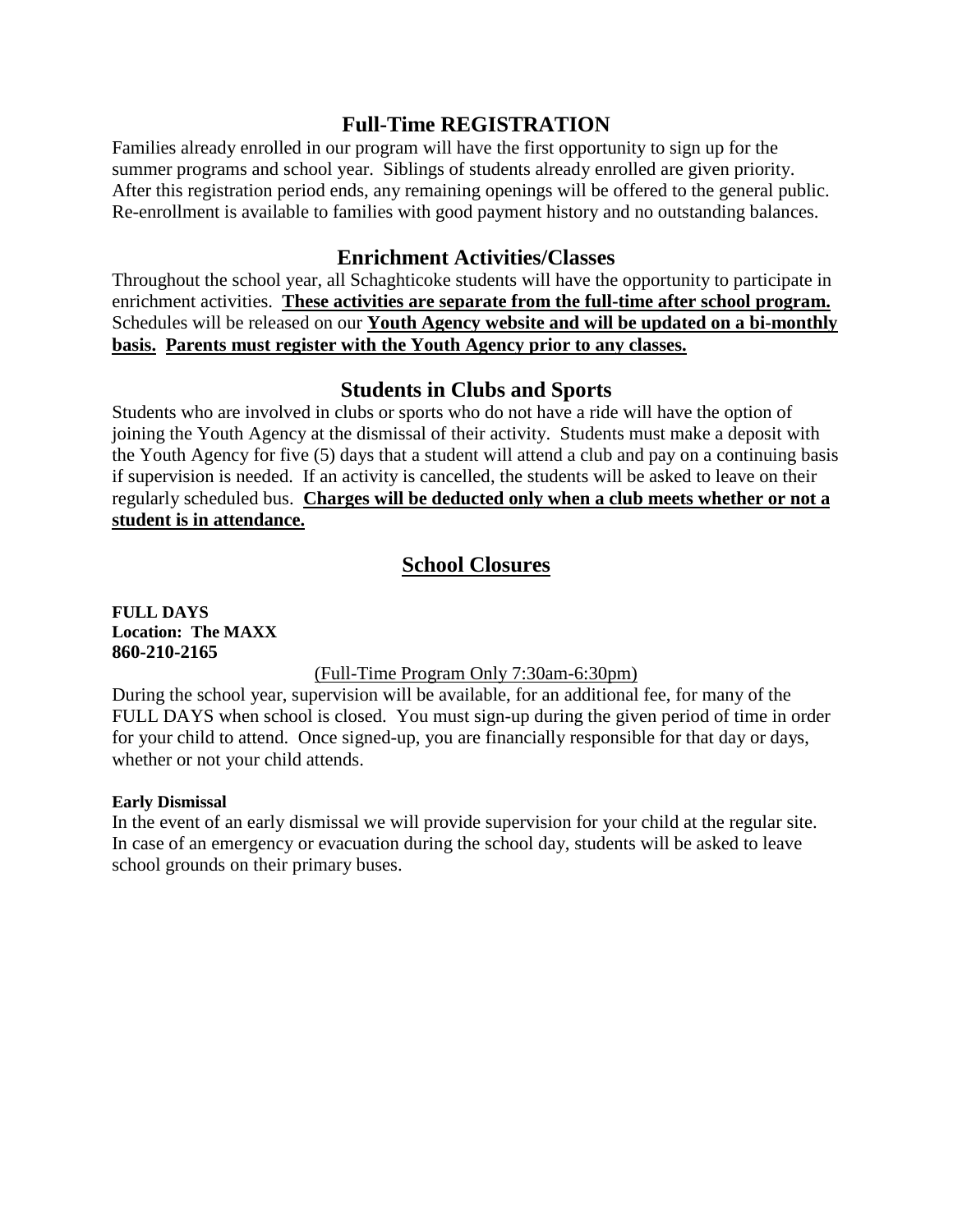#### **CHILD CARE FEES**

Payments are expected the Friday prior to each week. Payments can be made directly to the site supervisor in cash or check or by delivering them to the Youth Agency's Main Office at 50 East Street, New Milford CT 06776. Credit Card payments can also be made by calling the Youth Agency during office hours. Outstanding balances may jeopardize your spot in the program. There is no additional cost for EARLY DISMISSALS. Payments are required even when your child will not attend the program.

The Youth Agency reserves the right to drop a child or children from the Program if a balance of over Two (2) weeks is not received and payment arrangements have not been made.

Financial hardships should be brought to the attention of the Program Director in advance, since they may be able to provide guidance for obtaining financial assistance.

#### **PAYMENT EXEMPTION**

We understand that illnesses, vacations and other circumstances may keep your child out for full weeks. A maximum of up to two weeks during the school year is allowed. Under these conditions, the Youth Agency's Program Director may exempt a family during the school year only if the office is called or written notice is given to the site supervisor in a timely manner.

#### **LATE FEE**

The program will assess an overtime **charge** of \$10.00 for the first 15 minutes after 6:30 pm and \$15.00 for every 15 minutes after 6:45 pm. A courtesy call is requested so that the staff and your child do not worry if you are going to be late.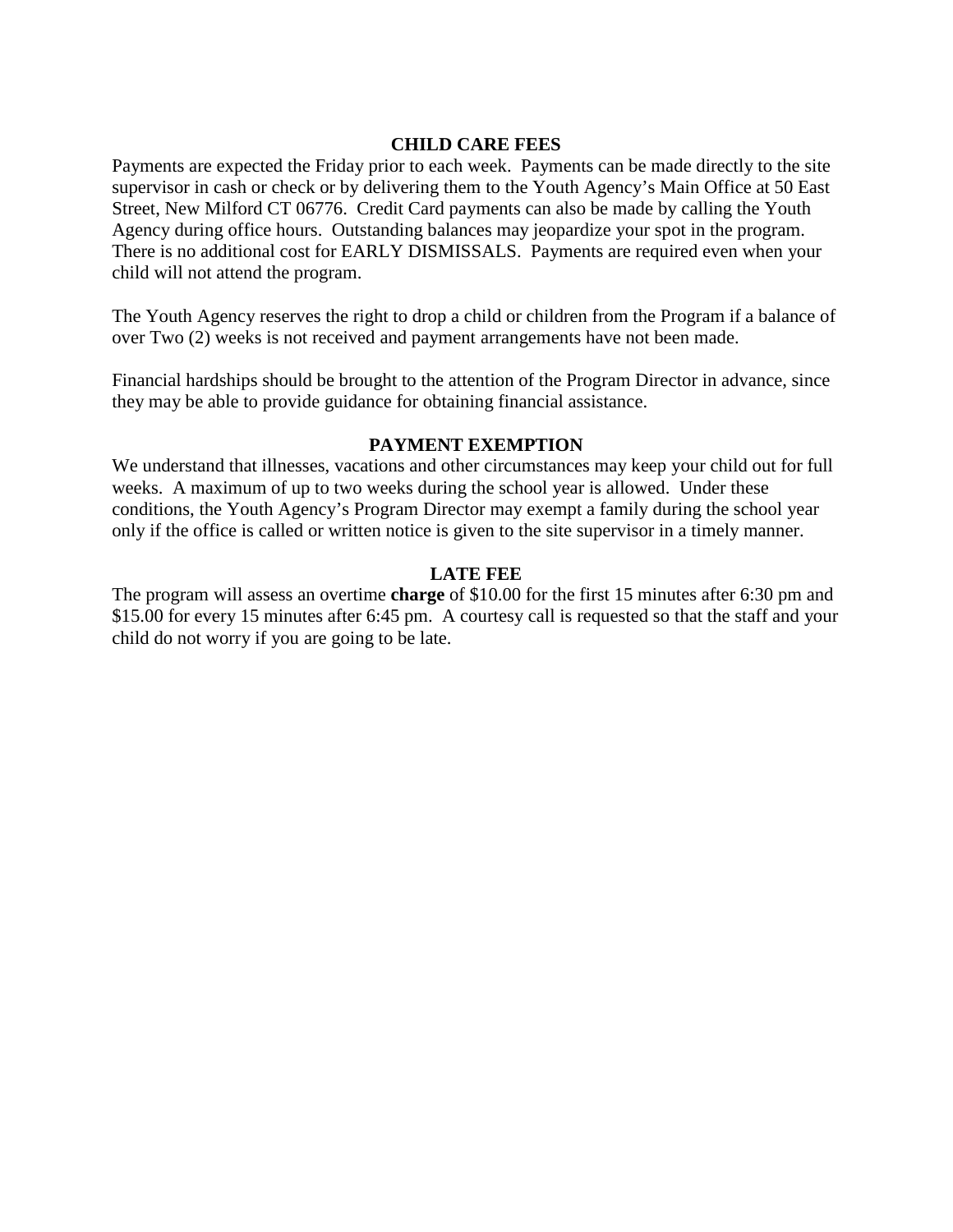#### **HEALTH POLICY**

**The following signs and symptoms serve to determine whether a child should remain at home:**

 **\*Oral temperature over 100F \*Upset stomach or vomiting within the past 24 hours \*Any intestinal disturbance with diarrhea \*Any discharge or drainage from eyes, nose, ears or open sores \*Signs of a newly developing cold or severe coughing**

If your child develops any of these symptoms while at the program we will contact you and request that you have your child picked up as soon as possible.

If your child develops or has been exposed to a contagious disease, please inform our staff immediately so other children can be watched for symptoms.

## **MEDICATIONS POLICY**

**The Youth Agency allows trained Youth Agency staff to administer medication with a cartridge injector to students with a medically diagnosed allergy. This policy also allows for students with asthma to self-administer a prescribed inhalant medication. No other medications will be administered.**

#### **CLOSINGS**

The program will be closed at the beginning and end of each summer for several days (these closings will be determined by the school calendar) for maintenance, repair and staff training. The program will be closed on the following holidays or the observed weekday:

- 1. Independence Day
- 2. Labor Day
- 3. Election Day
- 4. Thanksgiving & that Friday
- 5. Christmas
- 6. New Year's Day
- 7. Good Friday
- 8. Memorial Day

*\*Advanced notice will be given for any additional closings.*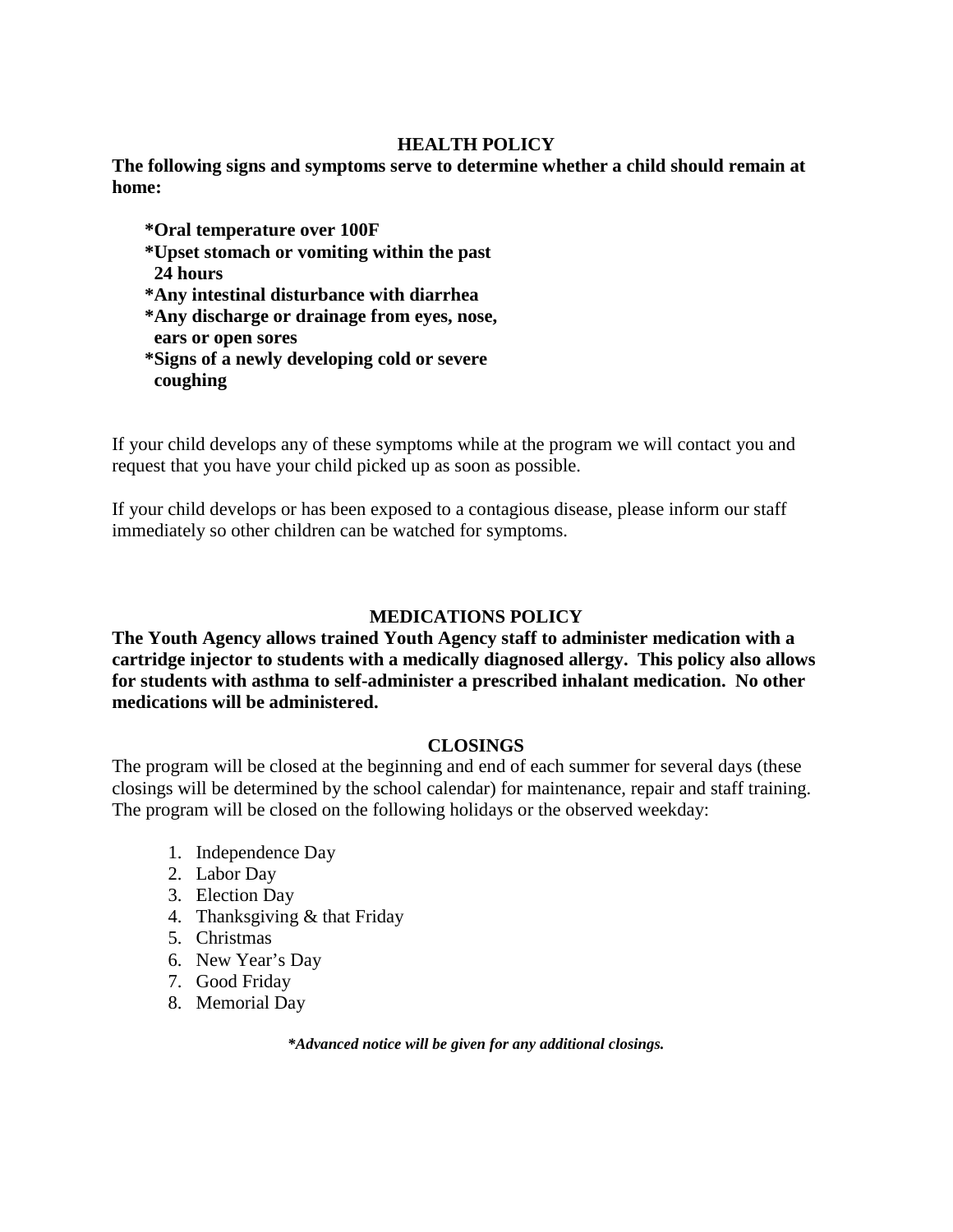#### **SAFETY**

Any student who presents a danger to themselves or others may be asked to leave the program after reasonable efforts have been made to accommodate the student and to provide a safe environment for all.

#### **RESPECT**

The Youth Agency promotes respect and compassion for each student and staff's individuality. We will not tolerate prejudice by anyone within our program. As with other serious behavior problems, infractions will result in suspension or removal from the program.

## **SMS Tuition Fees**

Enrichment Activities and Classes: Set prior to sign-up

#### **Students joining from clubs or sports:**

(5 sessions per renewal) Clubs/Sports Ending 3:30 and prior: \$65 Clubs/Sports Ending after 3:30: \$55

#### **Full Time (M-F program 2:15pm-6:30pm)**

(Paid Weekly)

|        | 1 St<br>Child | $\lambda$ nd<br>$C$ hild | $\gamma$ rd<br>$\gamma$ hild |
|--------|---------------|--------------------------|------------------------------|
| Single | 78            | 70                       |                              |
| Income |               |                          |                              |
| Double | 89            | 84                       |                              |
| Income |               |                          |                              |

## **Full Day Rates (Snow Days, Holidays etc…)**

(Add to Regular Weekly Fee)

|        | $1st$ Child | $2nd$ Child | $2^{\text{rd}}$<br>ild |
|--------|-------------|-------------|------------------------|
| Single |             |             |                        |
| Income |             |             |                        |
| Double |             |             | $\mathbf{6}$           |
| Income |             |             |                        |

#### **Vacation Week Daily Rates**

(Spring/Winter Recess Per Day)

|        | 1 St<br>`hild | $\lambda$ nd<br>hild | ild |
|--------|---------------|----------------------|-----|
| Single | 27            |                      |     |
| Income |               |                      |     |
| Double |               |                      |     |
| Income |               |                      |     |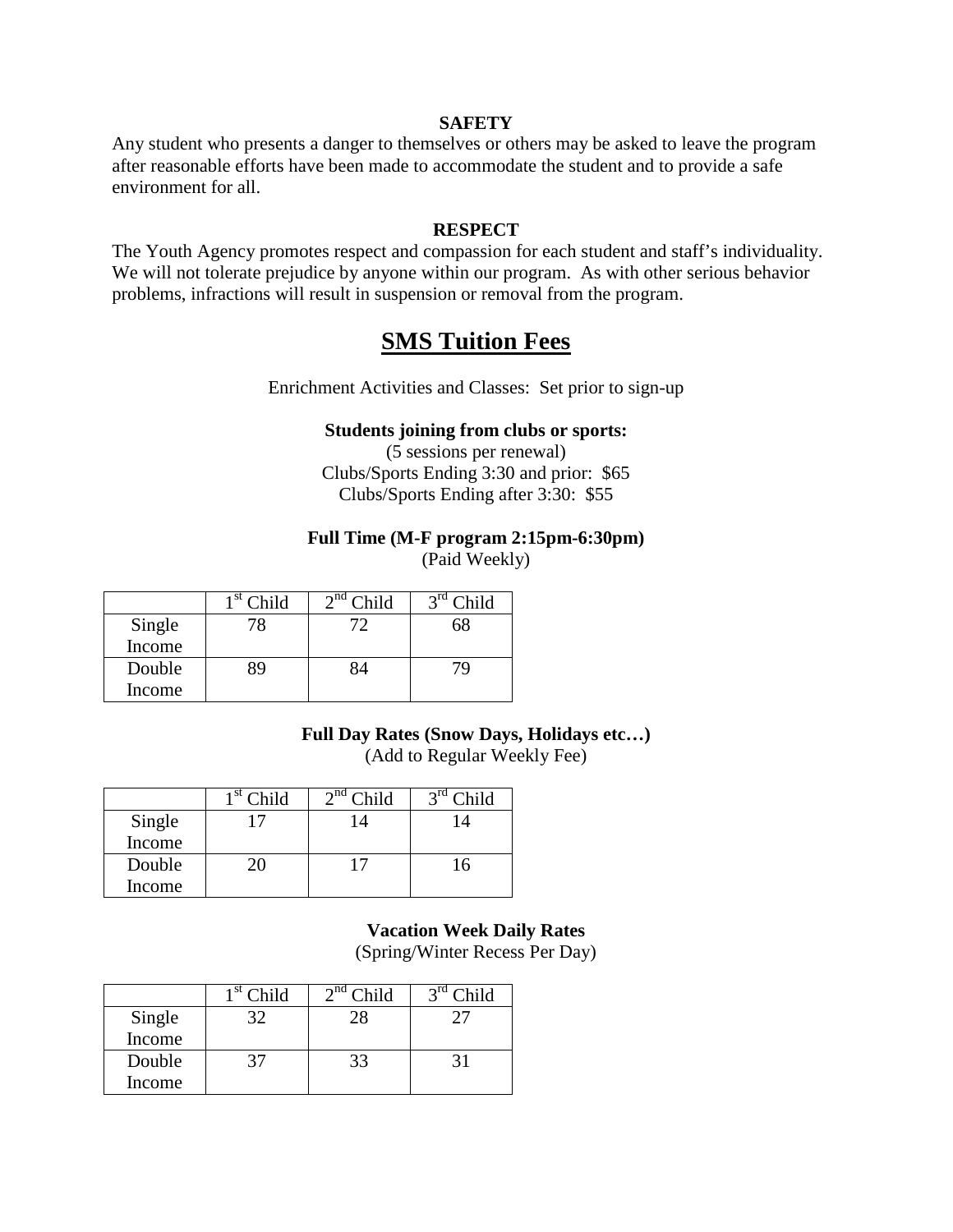#### **BEHAVIOR**

If a student misbehaves, disrupting the group or program activities, he or she will be reminded by the staff of program expectations. Persistent acting out will result in the child being asked to talk with a staff member for a short time until they have demonstrated they are ready to rejoin their group. The consequences for continued negative behavior will result in the child speaking to the Site Supervisor, the Program Director and/or parents.

#### **CONCERNS**

If you have any concerns regarding the operation of the Youth Agency at SMS Program, we encourage you to talk with the Program's Director or the Site Supervisor promptly. We are certain they will address your concerns appropriately.

All discussions are private and will be handled professionally. Parents who have further concerns have the right to speak with the Agency's Program Coordinator or Executive Director.

#### **AUTHORIZATION TO PICK-UP**

If someone other than a parent is going to pick up your child, we must have advanced written permission from you. If this person is unknown to us, we will request proper identification before we release your child into that person's custody. If one parent is NOT AUTHORIZED to pick up their child, we must have a copy of the COURT ORDER on file.

#### **SUMMER REGISTRATION**

When registering for the summer program, you may choose which weeks you would like your child to attend. In order to change or drop weeks for the summer program, you must do so by the posted date. After that date, you will be financially responsible for all registered weeks. We request that our families honor this policy.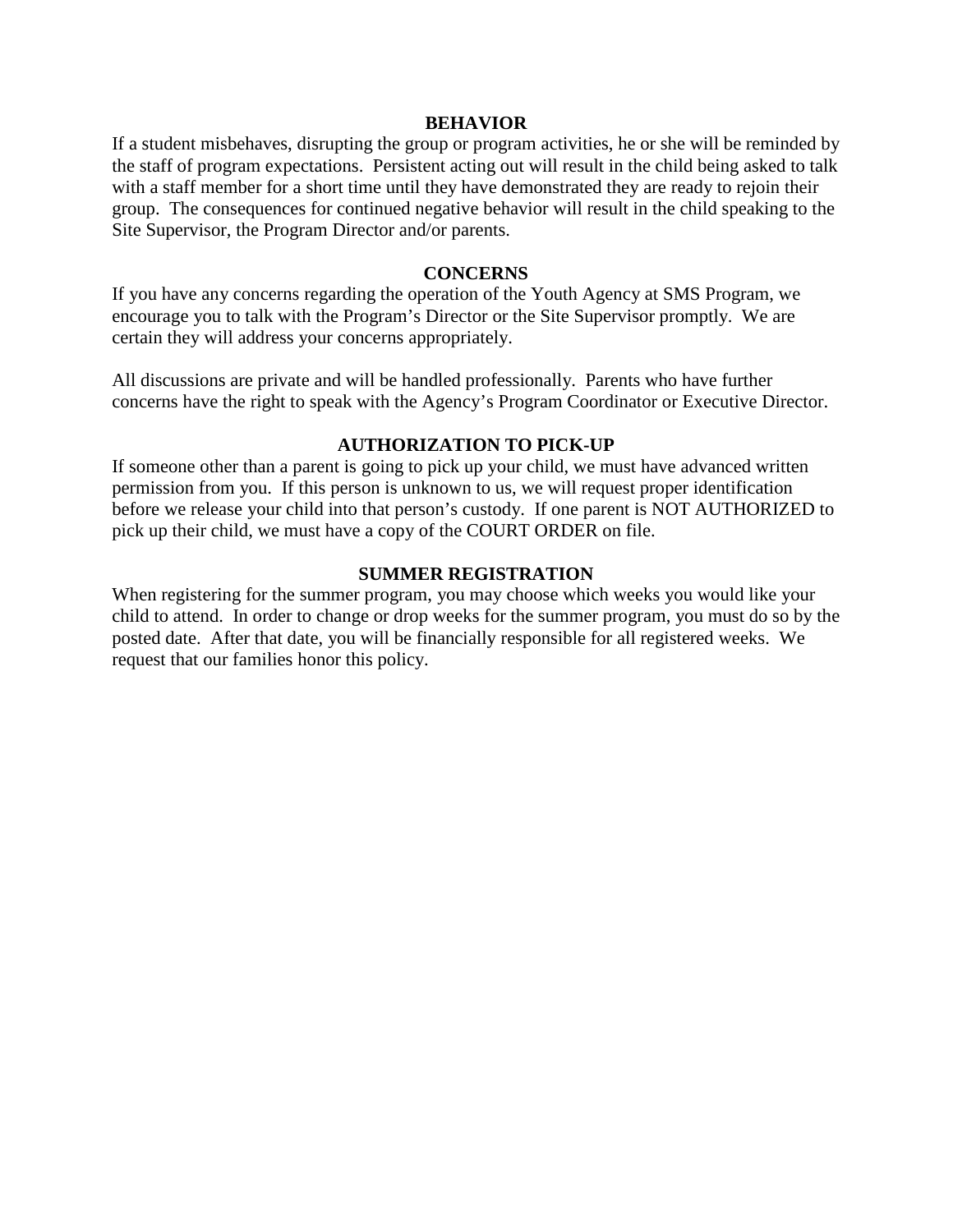#### **Snow Days Location: The MAXX 860-210-2165**

The Youth Agency at SMS will be available on snow days unless there is a state of emergency. In the event of a snow day, the program will open at 7:30 am. If it is necessary for the program to close, announcements will be made on the following CT TV stations: **WFSB**, **NBC and Fox** as well as the **Youth Agency's website, youthagency.org**.

**Anytime winter weather creates hazardous driving conditions, we would greatly appreciate you picking your child up as soon as possible. Although it is not our policy to close early on days when weather is bad, the possibility does exist. In this case we will notify you.**

#### **Clothing and Personal Items:**

Seasonable attire should be worn year round, so that your child can play comfortably outdoors and during the Program's Activities.

- ●Socks and sneakers should be sent daily for activities.
- ●During the summer weeks, your child needs to bring sunscreen, bathing suit and towel, to be taken home at the end of each day.

 **●The Youth Agency is not responsible for lost, damaged or stolen electronic items. The Youth Agency asks that students keep their electronic devices home or in their backpacks for the duration of the after school program unless it is being used for homework purposes.** 

 ●Students are responsible for all personal items *\*Please clearly mark your child's belongings\**

#### **Check the LOST & FOUND at the end of each day. The Agency is not responsible for items that are lost or stolen.**

## **Snack / Lunch**

During the school year, please send a nutritious snack with your child to have upon arrival at our program in the afternoon. On full days and during the summer the children need to bring lunch and a drink in addition to a snack.